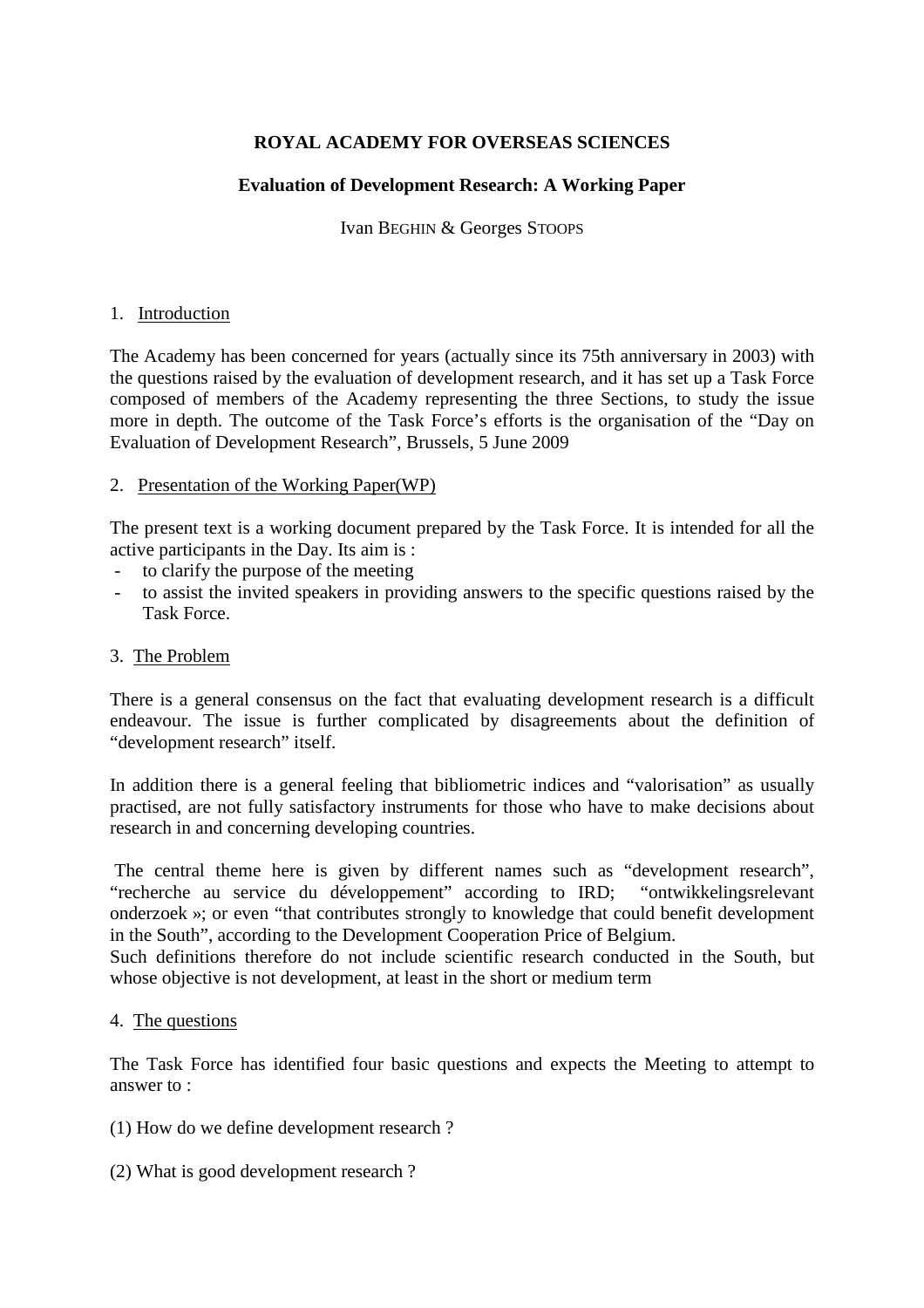(3) How can we recognise a good researcher potentially contributing to development ? Who are the researchers who deserve to be supported ?

(4)What should we do so that countries in the South themselves produce the best possible research useful for their development ? Note : two levels of answers could be considered :

- what researchers in the South and their institutions can do,
- what researchers in the North and their institutions can do.
- 5. The Guidelines

The purpose of the meeting is to exchange views, to deliberate, to reach as much as possible a consensus, and anyhow to provide elements that would help the Academy produce Guidelines for people who have among their duties the evaluation of development research, such as:

- The researchers themselves
- Organisations funding research in or related to developing countries
- Universities
- Publishers and reviewers of scientific journals concerned with development
- Agencies involved in development : bilateral and international cooperation, NGO's, governments, etc.
- International courses for scientists of developing countries.

The Guidelines will be a short and well-structured document, made widely available by the Academy.

#### 6. The Meeting

Members of the Academy, invited speakers from interested organisations and researchers from overseas countries will briefly present their views on the overall theme.

 All speakers are specifically invited, in addition to their spontaneous comments on the general subject, to prepare their answers to at least two of the four questions mentioned above (they are not committed to answering all four questions if they don't wish to). They are of course free to add their own questions.

The audience will include members of the Academy, guests from interested organisations (such as VLIR, CIUF, FNRS, FWO-Vl), PhD candidates from overseas countries, etc. Announcements will be posted to university departments dealing with research in or on developing countries.

There will be ample time for questions and comments by the audience so as to ensure a rich exchange between speakers, and between the audience and the speakers. In addition a Round Table will close the day.

#### 7. The Round Table

The Round Table, chaired by a senior scientist, will attempt

- to reach a consensus among the answers provided to the four questions,
- to point where further discussion is still needed,